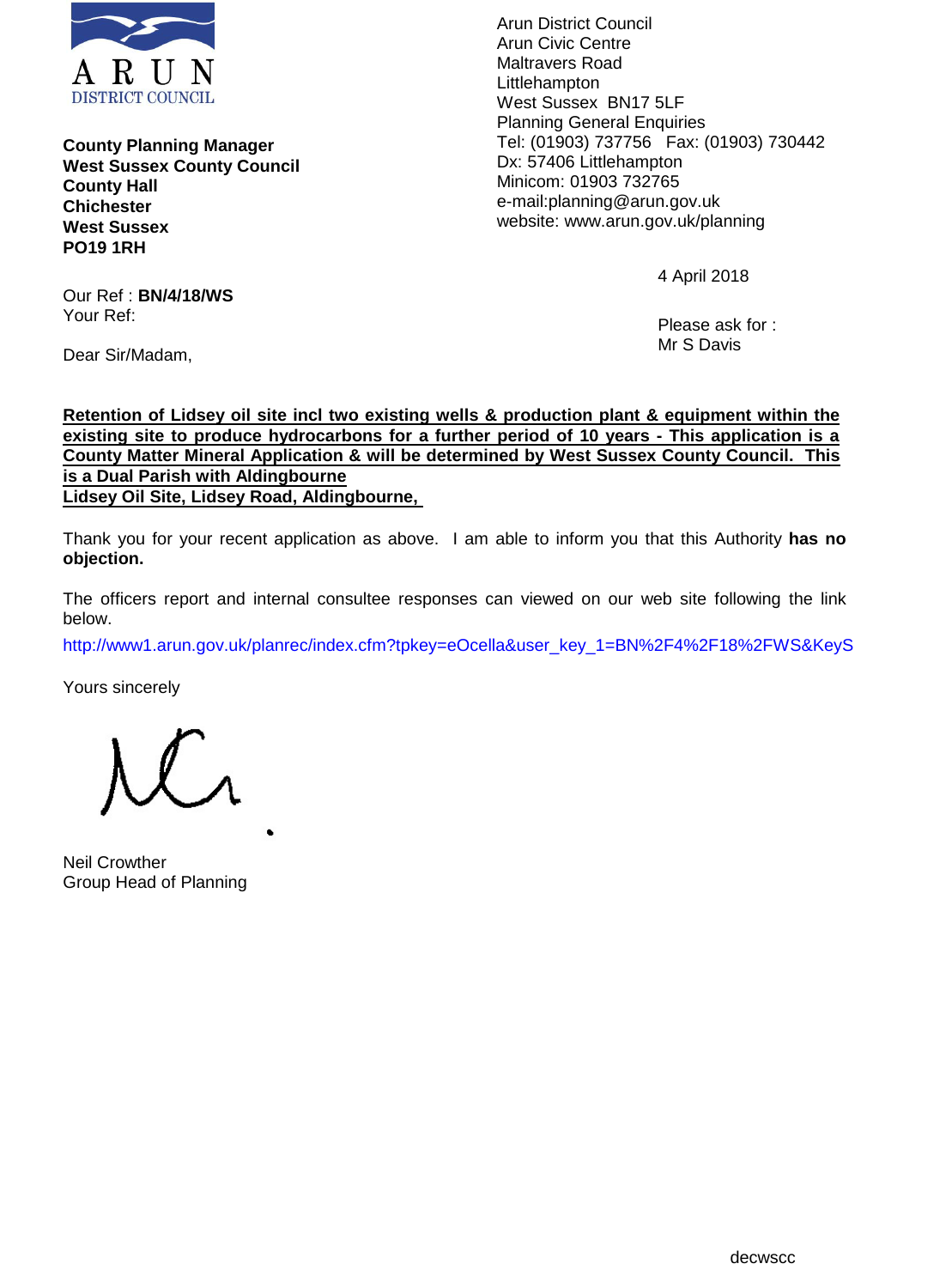#### Recommendation Report for County Matter Consultation

REF NO: BN/4/18/WS

- LOCATION: Lidsey Oil Site Lidsey Road Aldingbourne
- PROPOSAL: Retention of Lidsey oil site incl two existing wells & production plant & equipment within the existing site to produce hydrocarbons for a further period of 10 years - This application is a County Matter Mineral Application & will be determined by West Sussex County Council. This is a Dual Parish with Aldingbourne

#### SITE AND SURROUNDINGS

| DESCRIPTION OF APPLICATION   | As above. West Sussex County Council has specifically<br>requested the comments of the Council in respect of<br>Environmental Health.                  |
|------------------------------|--------------------------------------------------------------------------------------------------------------------------------------------------------|
| <b>SITE AREA</b>             | Total of 1.6 hectares, 0.9 hectares of which is a fenced oil site.                                                                                     |
| <b>TOPOGRAPHY</b>            | Predominantly flat.                                                                                                                                    |
| <b>TREES</b>                 | None affected by the proposed development.                                                                                                             |
| <b>BOUNDARY TREATMENT</b>    | Wire fencing around the perimeter.                                                                                                                     |
| <b>SITE CHARACTERISTICS</b>  | Open area (previously farmland) along a country track in an<br>isolated spot. The site contains a structure of breeze blocks<br>approximately 1m high. |
| <b>CHARACTER OF LOCALITY</b> | Rural location. Opposite Southern Water's Lidsey Waste<br><b>Water Treatment Works.</b>                                                                |

#### RELEVANT SITE HISTORY

| BN/31/05/  | Development and operation of a three wellhead and<br>beam pump oil production facility, plus ancillary works.<br>(Dual parish with AL/118/05/) This application will be<br>determined by West Sussex County Council | ApprvdCond-WSCC<br>17-02-06    |
|------------|---------------------------------------------------------------------------------------------------------------------------------------------------------------------------------------------------------------------|--------------------------------|
| AL/118/05/ | Development and operation of a three wellhead and<br>beam pump oil production facility, plus ancillary works.<br>(Dual Parish with BN/31/05/) This application will be<br>determined by West Susex County Council.  | No Objection<br>$02 - 12 - 05$ |
| BN/41/03/  | Variation of Condition 1 on planning permission AL/84/01 No Objection<br>& BN/31/01 to allow extension of time to commencement 14-11-03<br>development. (Dual Parish with                                           |                                |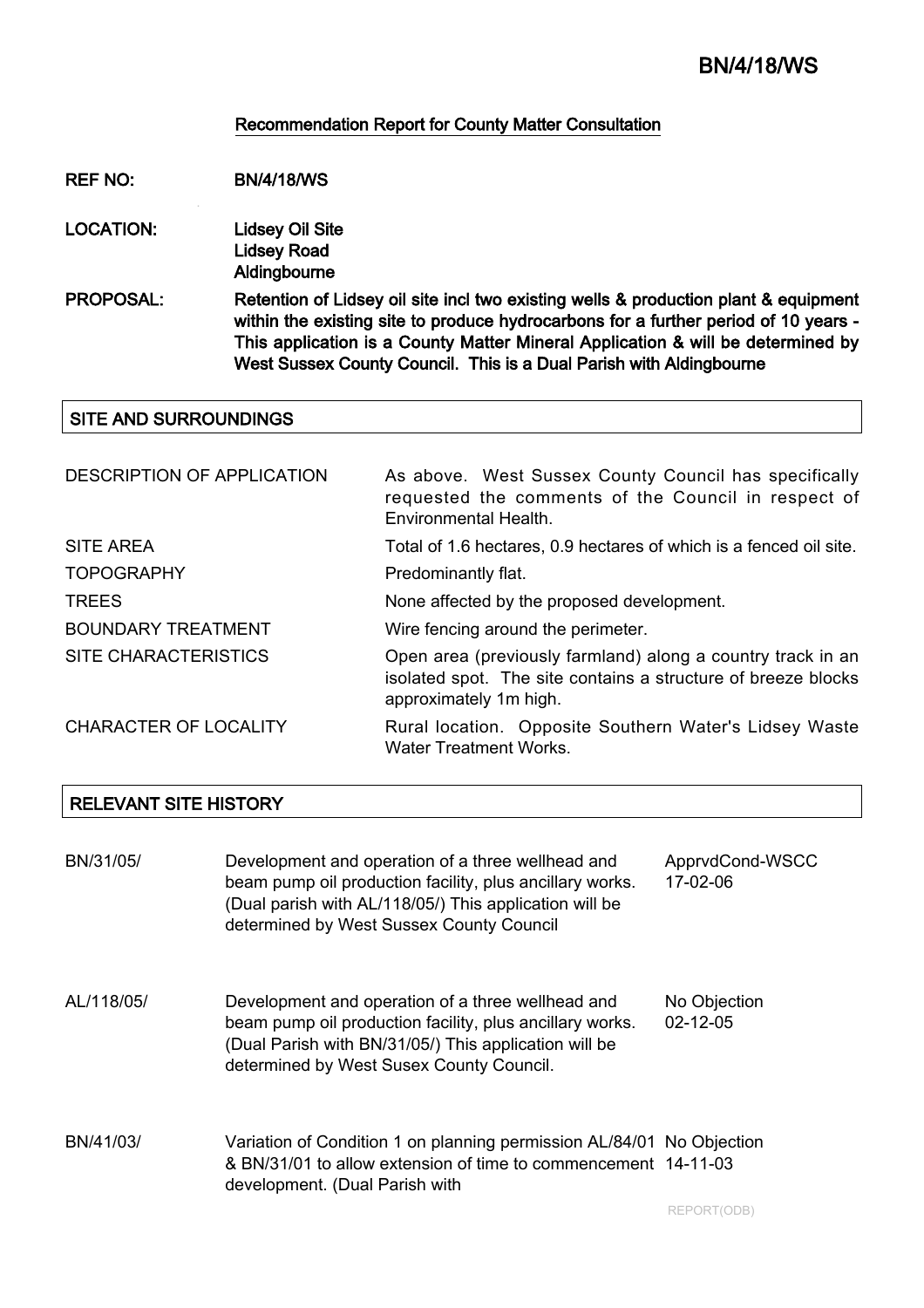|                | AL/91/03). (This application will be determined by West<br><b>Sussex County Council.)</b>                                                                                                                                                                                                                                                   |                             |
|----------------|---------------------------------------------------------------------------------------------------------------------------------------------------------------------------------------------------------------------------------------------------------------------------------------------------------------------------------------------|-----------------------------|
| AL/91/03/      | Variation of Condition 1 on planning permission AL/84/01 ApprvdCond-WSCC<br>& BN/31/01 for extension of time to commencement<br>development. (Dual parish with BN/41/03). (This<br>application will be determined by West Sussex County<br>Council.)                                                                                        | 26-11-03                    |
| AL/84/01/      | Variation of condition 2 of planning permission AL/48/99<br>and BN/25/99 to allow extension of time for<br>commencement of the operations for a further 2 years<br>(Dual parish with BN/31/01) (This application will be<br>determined by W.S.C.C)                                                                                          | ApprvdCond-WSCC<br>31-01-02 |
| BN/31/01/      | Variation of condition 2 of planning permission AL/48/99<br>and BN/25/99 to allow extension of time for<br>commencement of the operations of a further 2 years<br>(Dual Parish with AL/84/01/) (This application will be<br>determined by W.S.C.C.)                                                                                         | ApprvdCond-WSCC<br>31-01-02 |
| AL/48/99/      | Variation of condition 2 of planning permission BN/9/97<br>and AL/38/97 to extend the period of development for a<br>further two years. This application will be determined by<br>WSCC (Dual Parish with BN/25/99)                                                                                                                          | ApprvdCond-WSCC<br>01-09-99 |
| BN/25/99/      | Variation of condition 2 of planning permission BN/9/97<br>and AL/38/97 to extend the period of development for a<br>further two years. This applicationt will be determined by<br>WSCC. (Dual Parish with AL/48/99)                                                                                                                        | ApprvdCond-WSCC<br>29-10-99 |
| <b>BN/9/97</b> | The erection of a drilling rig, the re-entry of an existing oil ApprvdCond-WSCC<br>well, the drilling of a horizontal sidetrack and the<br>subsequent test production of the altered well until<br>30.6.99. This application appears on this list for<br>information only as it will be determined by WSCC. (Dual<br>Parish with AL/38/97). | 29-08-97                    |
| AL/38/97       | The erection of a drilling rig, the re-entry of an existing oil ApprvdCond-WSCC<br>well, the drilling of a horizontal sidetrack and the<br>subsequent test production of the altered well until                                                                                                                                             | 29-08-97<br>REPORT(ODB)     |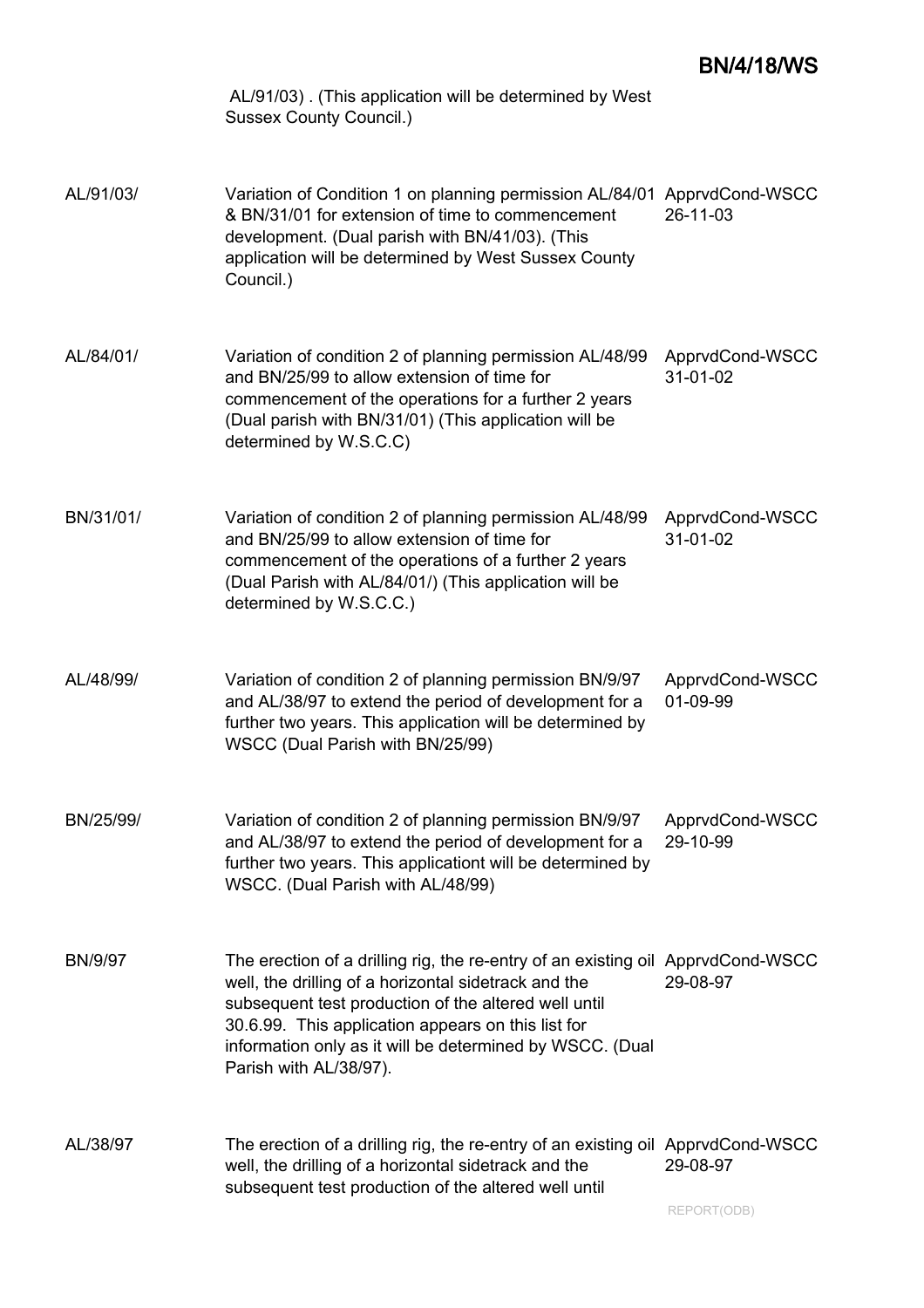# BN/4/18/WS

|                | 30.6.99. This application appears on this list for<br>information only as it will be determined by WSCC. (Dual<br>Parish with BN/9/97).                                                                                                                                                                                                                                                 |                             |
|----------------|-----------------------------------------------------------------------------------------------------------------------------------------------------------------------------------------------------------------------------------------------------------------------------------------------------------------------------------------------------------------------------------------|-----------------------------|
| AL/51/92       | Continued use of land as an exploration wellsite and<br>access road and the retention of the existing<br>oilwell, wellhead gear beam pump, tank safety equipment<br>and security fence for a further period of three years -<br>Existing Lidsey Exploration Wellsite, North of Lidsey<br>Sewage Works & East of the A29 at Lidsey Farm, Near<br>Bognor Regis (Dual Parish see BN/33/92) | ApprvdCond-WSCC<br>26-11-92 |
| BN/33/92       | Continued use of land as an exploration wellsite and<br>access road and the retention of the existing<br>oilwell, wellhead gear beam pump, tank safety<br>equipment and security fence for a further period of<br>three years - Existing Lidsey Exploration Wellsite, North<br>of Lidsey Sewage Works & East of the A29 at Lidsey<br>Farm, Near Bognor Regis (Dual Parish see AL/51/92) | ApprvdCond-WSCC<br>26-11-92 |
| AL/62/90       | Continued use of land as an exploration well-site and<br>access road and the retention of the well-head valve<br>gear and safety equipment for a further period of 2 years.<br>(Dual Parish-See Main File (BN/14/90)                                                                                                                                                                    | ApprvdCond-WSCC<br>11-09-90 |
| BN/14/90       | Continued use of land as an exploration well-site and<br>access road and the retention of the well-head valve<br>gear and safety equipment for a further period of 2 years.<br>(Dual Parish-see (AL/62/90).                                                                                                                                                                             | ApprvdCond-WSCC<br>11-09-90 |
| AL/12/87       | Modification of Condition 2 of permission BN/10/85<br>(AL/65/85) to extend the time allowed for the drilling of an 29-04-87<br>exploratory borehole, carrying out a testing programme<br>in the event hydrocarbons are discovered and the<br>restoration of the site                                                                                                                    | No Objection                |
| <b>BN/4/87</b> | Modification of Condition 2 of permission BN/10/85<br>(AL/65/85) to extend the time allowed for the drilling of an 29-04-87<br>exploratory borehole, carrying out a testing programme<br>in the eveny hydrocarbons are discovered and the<br>restoration of the site (Dual Parish AL/12/87)                                                                                             | No Objection                |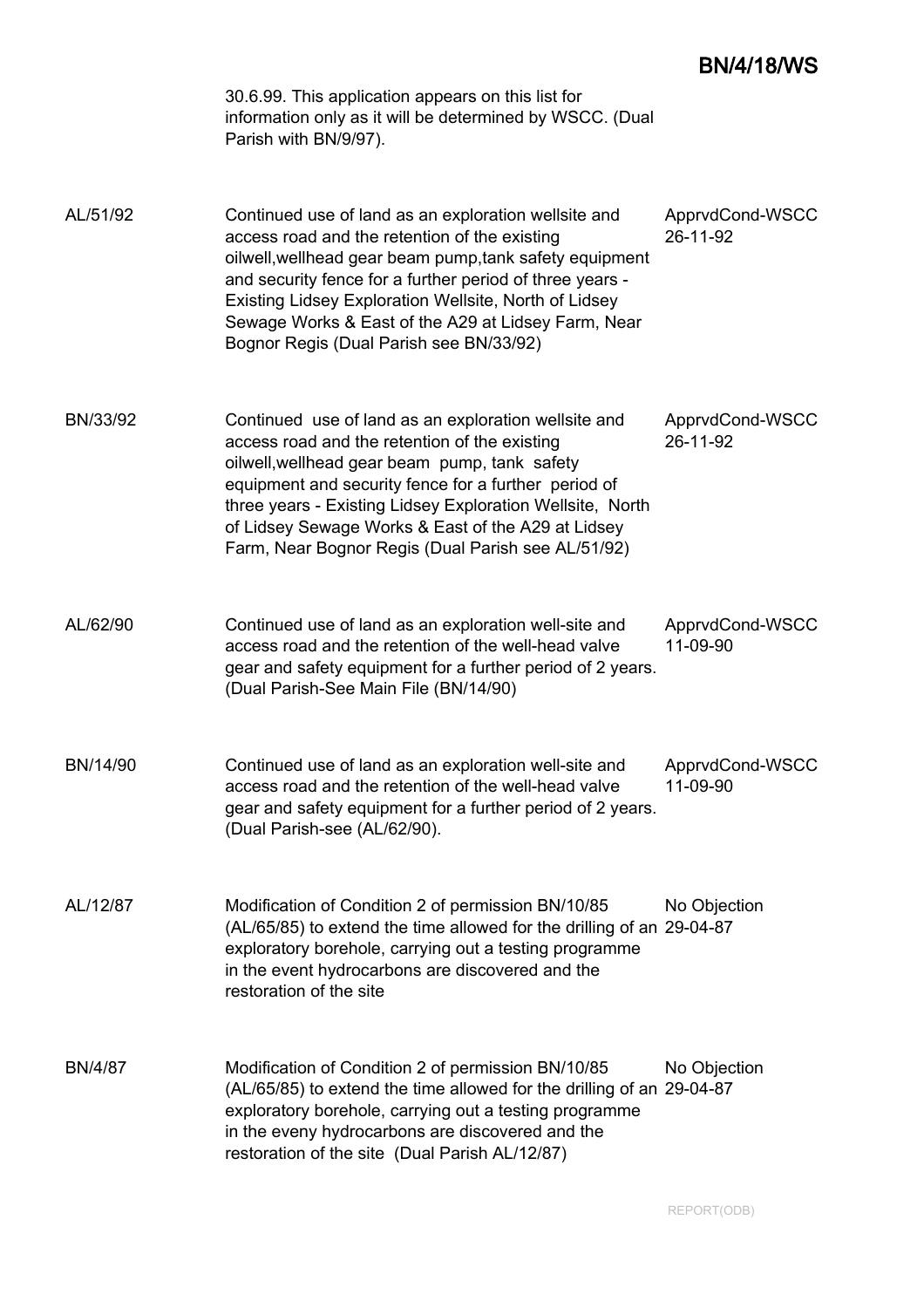Noted.

## REPRESENTATIONS

## REPRESENTATIONS RECEIVED:

None.

## COMMENTS ON REPRESENTATIONS RECEIVED:

N/A.

## **CONSULTATIONS**

Environmental Health

#### CONSULTATION RESPONSES RECEIVED:

ADC ENVIRONMENTAL HEALTH - "We have no concerns with the continued use of the site for hydrocarbon production. As there are no significant changes to the use of the site from a noise perspective i.e. the working hours remain the same 7.30-18.00 mon-sat, there is no increase in lorry movements."

### COMMENTS ON CONSULTATION RESPONSES:

Comments noted.

## POLICY CONTEXT

Designations applicable to site:

| Outside Built Up Area Boundary;  |
|----------------------------------|
| Special Control of Adverts;      |
| <b>Overhead Electrical Line;</b> |
| <b>SWA Interest;</b>             |
| <b>PD Restriction:</b>           |
| No Public Sewer; and             |
| Lidsey Catchment Area.           |

#### DEVELOPMENT PLAN POLICES

[Arun District Local Plan \(2003\):](http://www.arunlocalplan.net)

- GEN3 Protection of the Countryside
- GEN7 The Form of New Development
- GEN32 Noise Pollution
- GEN34 Air Pollution

## [Publication Version of the Local Plan \(October 2014\):](http://www.arun.gov.uk/download.cfm?doc=docm93jijm4n3812.pdf&ver=3482)

C SP1 Countryside

D DM1 Aspects of Form and Design Quality

LAN DM1 Protection of Landscape Character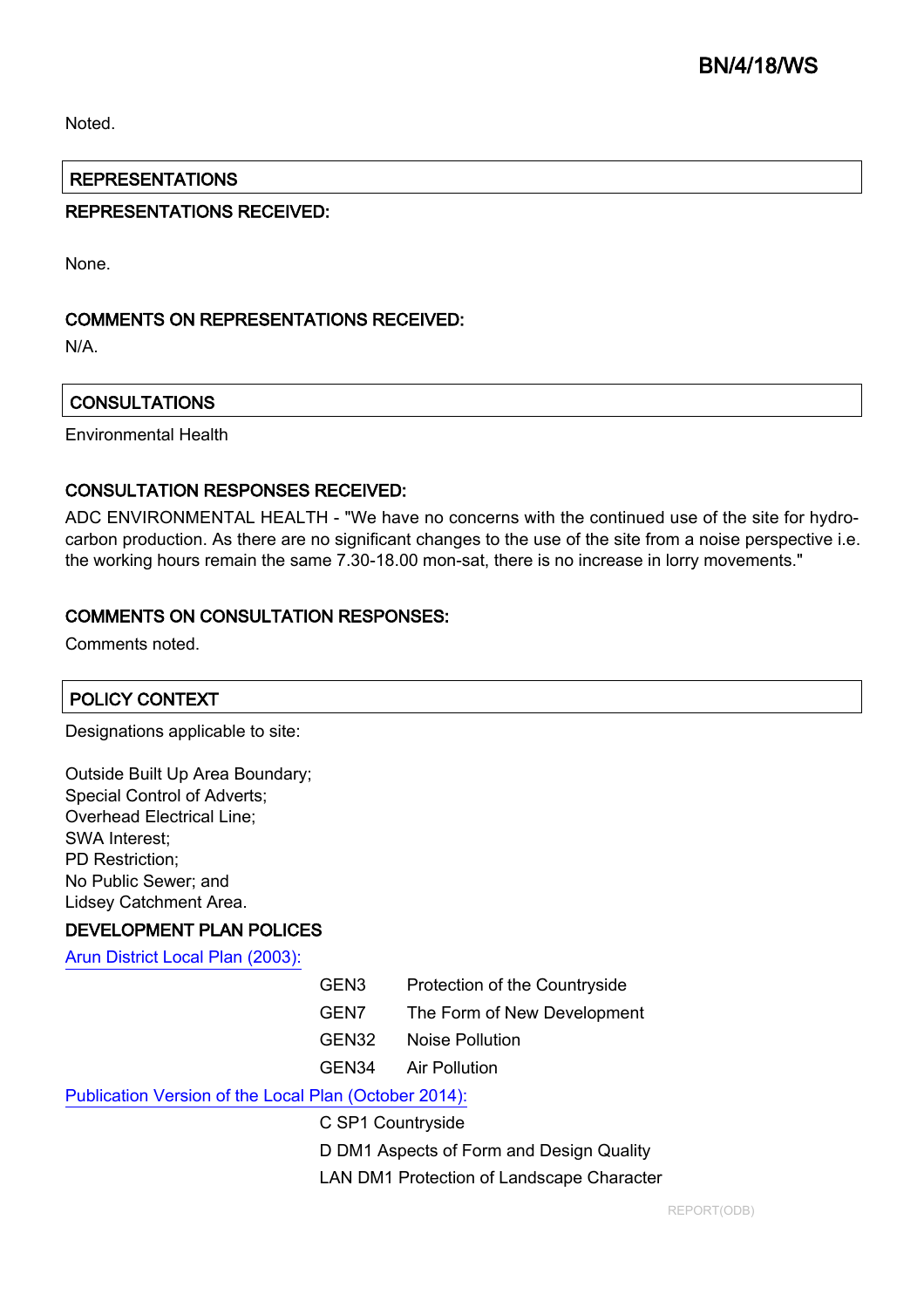# BN/4/18/WS

QE DM1 Noise Pollution QE DM3 Air Pollution QE DM4 Contaminated Land QE SP1 Quality of the Environment

[Barnham & Eastergate Neighbourhood Plan 2014](http://www.arun.gov.uk/neighbourhood-planning) [POLICY ES4](http://www.arun.gov.uk/neighbourhood-planning) Protection of open views

Aldingbourne Neighbourhood Plan 2016 POLICY EH1 Resist development outside

### PLANNING POLICY GUIDANCE:

NPPF National Planning Policy Framework NPPG National Planning Practice Guidance

## POLICY COMMENTARY

The Development Plan consists of the Arun District Local Plan 2003, West Sussex County Council's Waste and Minerals Plans and Made Neighbourhood Development Plans.

A new local plan is in preparation and is a material consideration when determining Planning Applications. At this stage the Arun District Local Plan 2011-2031 (Publication Version) October 2014 and supporting documents were submitted for independent examination on 30 January 2015.

A number of Main Modifications to the Arun District Local Plan 2011-2031 (Publication Version) October 2014 were approved by the Council on 22nd March 2017 and then subject to public consultation. The hearing sessions into the examination of the Arun Local Plan ended on Thursday 28 September 2017 and the Inspector then wrote to the Council to set out his 'Interim Views following the Hearings'. The plan was then modified further in January 2018 (Modified - Arun Local Plan - January 2018 Consultation) and these were subject to public consultation between 12 January 2018 and 23 February 2018.

The policies are published under Regulations 19 and 35 of the Town and Country Planning (Local Planning) (England) Regulations 2012.

The Neighbourhood Development Plan

Where applicable, Neighbourhood Development Plan's (more commonly known as a neighbourhood plan or NDP), once made by Arun District Council, will form part of the statutory local development plan for the relevant designated neighbourhood area. Whilst an NDP is under preparation it will afford little weight in the determination of planning applications. Its status will however gain more weight as a material consideration the closer it is towards it being made. Arun District Council will make reference to an NDP when it has, by the close of planning application consultation, been publicised for presubmission consultation (Reg.14).

Made Plans in Arun District Council's Local Planning Authority Area are: Aldingbourne; Angmering; Arundel; Barnham & Eastergate; Bersted; Bognor Regis; Clymping; East Preston; Felpham; Ferring; Kingston; Littlehampton; Rustington; Walberton; Yapton.

Arun District Council will make reference to an NDP when it has, by the close of planning application consultation, been publicised for pre-submission consultation (Reg.14).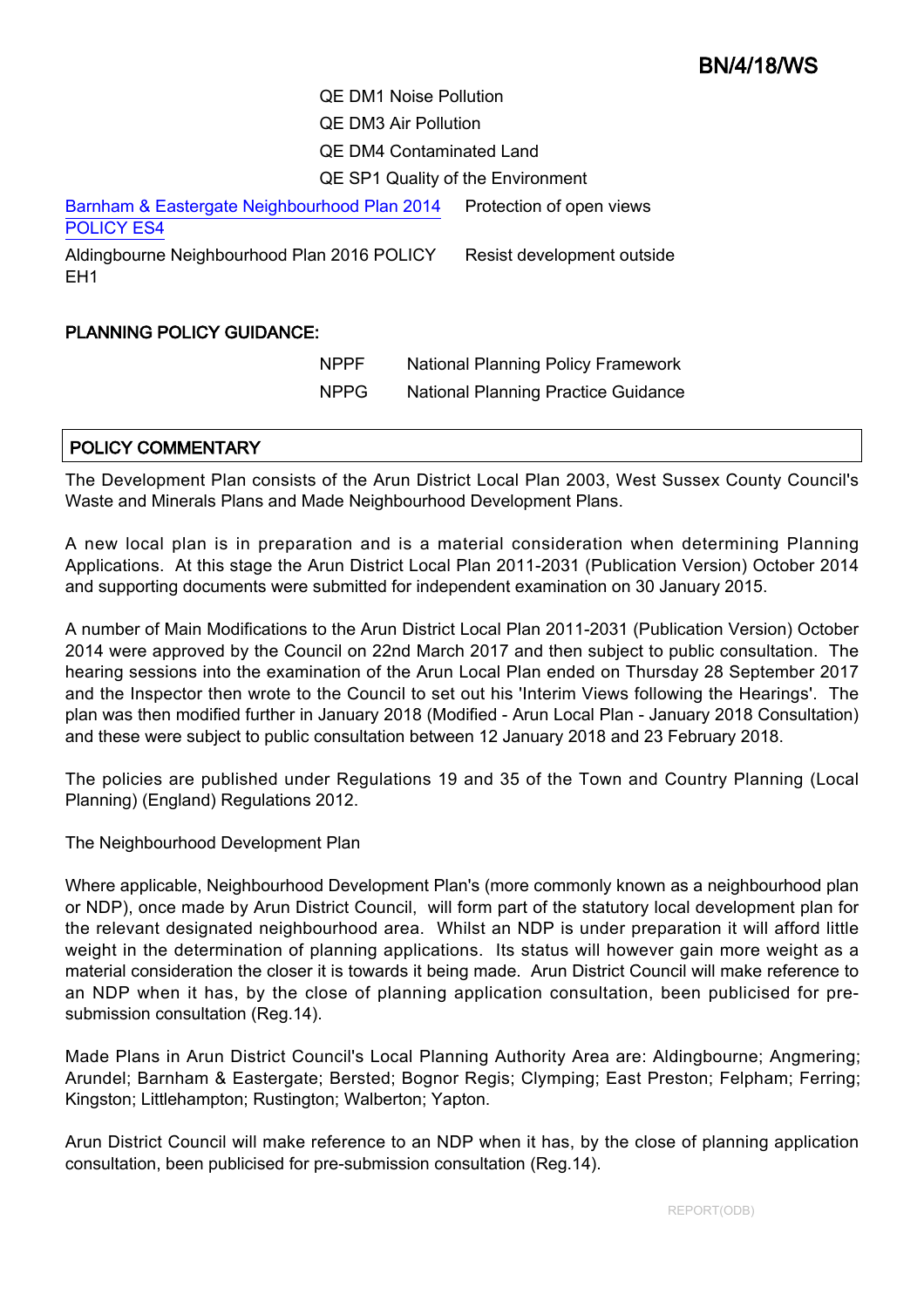The relevant policies within the Aldingboune and Barnham & Eastergate Neighbourhood Development Plans are considered within this determination.

## DEVELOPMENT PLAN AND/OR LEGISLATIVE BACKGROUND

Section 38(6) of the Planning and Compulsory Purchase Act 2004 states:-

"If regard is to be had to the development plan for the purpose of any determination to be made under the planning Acts the determination must be made in accordance with the plan unless material considerations indicate otherwise."

The proposal is considered to comply with relevant Development Plan policies in that the retention of the site and related plant/equipment will not result in any adverse impacts on the character or appearance of the countryside as the site is well screened along a secluded country track.

## OTHER MATERIAL CONSIDERATIONS

It is considered that there are no other material considerations to warrant a decision otherwise than in accordance with the Development Plan and/or legislative background.

## **CONCLUSIONS**

The proposal is to retain an existing oil production site including two existing oil wells as well as production plant & equipment in order to produce hydrocarbons for a further period of 10 years. It is not considered that the existing site results in any detrimental impacts on the countryside as it is well screened from nearby public viewpoints and is located at end of a country track. Arun District Council Environmental Health officers have raised no objections and as such there is no grounds for an objection on pollution grounds (whether noise, air or water supply).

The relevant policies of the Aldingbourne Neighbourhood Development Plan and the Barnham & Eastergate Neighbourhood Development Plan have been considered as these policies were not in play at the time of the previous application. However, it is not considered that these would alter the recommendation given that the site presents minimal impacts and that the site has benefits in respect of oil production.

The application is a County Matter and as the proposal does not cause any adverse visual harm or result in any pollution issues, it is recommended that no objection is raised to the application.

## **RECOMMENDATION**

NO OBJECTION